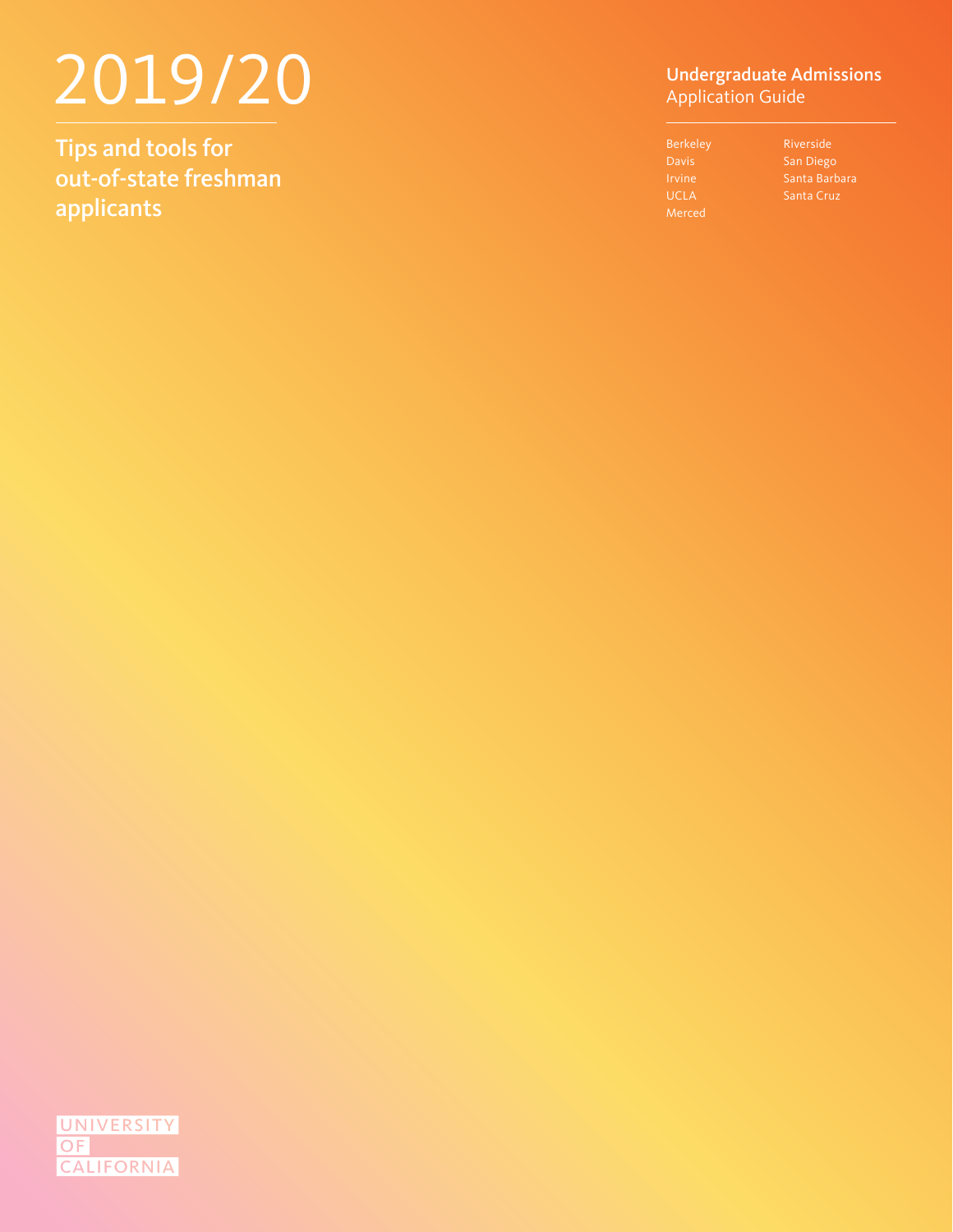

#### Research your options

There may be different degree programs at several UC campuses that can help you achieve your career goals; knowing what they are will give you more options when you apply. Check which majors are open for the current term at *[http://admission.universityofcalifornia.edu/how](http://admission.universityofcalifornia.edu/how-to-apply/check-majors)[to-apply/check-majors](http://admission.universityofcalifornia.edu/how-to-apply/check-majors)*.

#### Campus Majors

| UCB |  |  |  | http://guide.berkeley.edu/undergraduate/degree-programs/ |
|-----|--|--|--|----------------------------------------------------------|
|-----|--|--|--|----------------------------------------------------------|

- UCD <http://admissions.ucdavis.edu/majors>
- UCI [www.admissions.uci.edu/about/majors\\_and\\_minors.html](http://www.admissions.uci.edu/about/majors_and_minors.html)
- UCLA [www.admissions.ucla.edu/majors](http://www.admissions.ucla.edu/majors)
- UCM [www.ucmerced.edu/academics-undergraduate-majors-minors](http://www.ucmerced.edu/academics-undergraduate-majors-minors)
- UCR [www.ucr.edu/academics/undergradmajors.html](http://www.ucr.edu/academics/undergradmajors.html)
- UCSD <https://students.ucsd.edu/academics/advising/majors-minors/undergraduate-majors.html>
- UCSB [www.admissions.ucsb.edu/allmajors.asp](http://www.admissions.ucsb.edu/allmajors.asp)
- UCSC <http://admissions.ucsc.edu/majors>

## Apply broadly

Applying to more than one UC can significantly increase your chances of being admitted to a campus that will enable you to fulfill your educational goals. We recommend applying to campuses that vary in their selectivity (visit *[http://admission.universityofcalifornia.edu/](http://admission.universityofcalifornia.edu/campuses/) campuses/* for the most recent admit rates).

#### Pick an email address and stick with it

Campuses may email applicants to request or clarify information; they often need a quick response. Provide an email address that you will check regularly. Update your spam filters to ensure that you receive all UC communications.

#### Apply at [www.universityofcalifornia.edu/apply](http://www.universityofcalifornia.edu/apply)

Follow directions. Answers to common questions appear on every page and under the "help" tab. If you can't find an answer, contact the UC Application Center at ucinfo@applyUCsupport.net, or call (800) 207-1710 (toll free in the U.S.).

Save your work. If you take a break from your application, sign out or click "Next" on any page to make sure your work is saved.

Review your summary. Look for any instance where the summary page says "not started" or "in progress." If you didn't intend to leave a question blank, click "Edit" to go back and answer it.

Don't forget to click "Submit your application for UC admission." Your application won't be sent to UC until you do. After submission, you will be taken to the receipt page, which shows your application ID. It's a good idea to print this page.

1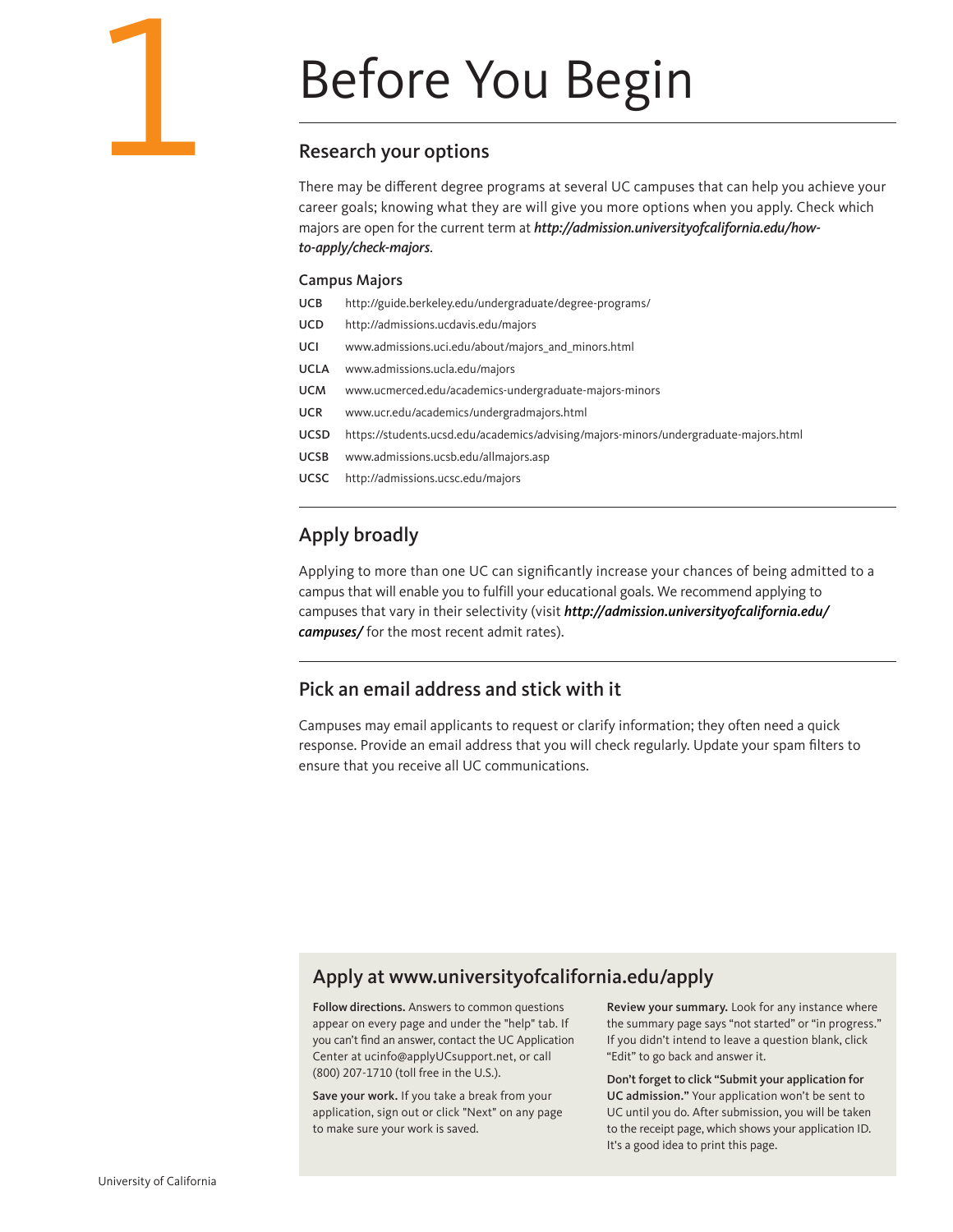#### Write your responses to the personal insight questions in advance

What you tell us in your responses gives us the context to better understand the rest of the information you've provided in your application. Be open, be honest, be yourself.

#### Instructions:

- $\rightarrow$  You will have 8 questions to choose from. You must respond to only 4 of the 8 questions.
- $\rightarrow$  Each response is limited to a maximum of 350 words.
- $\rightarrow$  Which questions you choose to answer is entirely up to you. All questions are given equal consideration in the application review process.

#### Questions:

- 1. Describe an example of your leadership experience in which you have positively influenced others, helped resolve disputes, or contributed to group efforts over time.
- 2. Every person has a creative side, and it can be expressed in many ways: problem solving, original and innovative thinking, and artistically, to name a few. Describe how you express your creative side.
- 3. What would you say is your greatest talent or skill? How have you developed and demonstrated that talent over time?
- 4. Describe how you have taken advantage of a significant educational opportunity or worked to overcome an educational barrier you have faced.
- 5. Describe the most significant challenge you have faced and the steps you have taken to overcome this challenge. How has this challenge affected your academic achievement?
- 6. Think about an academic subject that inspires you. Describe how you have furthered this interest inside and/or outside of the classroom.
- 7. What have you done to make your school or your community a better place?
- 8. Beyond what has already been shared in your application, what do you believe makes you stand out as a strong candidate for admissions to the University of California?

Visit *[ucal.us/personalquestions](http://admission.universityofcalifornia.edu/how-to-apply/personal-questions/index.html)* for more information and to download our student worksheets.

#### Pursue all potential scholarships

UC campuses and alumni associations award a variety of scholarships based on a student's academic merit, financial need or both. Visit *[http://admission.universityofcalifornia.edu/paying-for](http://admission.universityofcalifornia.edu/paying-for-uc)[uc](http://admission.universityofcalifornia.edu/paying-for-uc)* to research deadlines and additional requirements.

There are also "restricted" scholarships available to students with specific backgrounds, academic interests or career goals. You can apply for these scholarships in the admission application by matching your own background characteristics and interests to the lists provided. Most students are notified of scholarship awards between March and August.

### Application fees

Paying your application fees. UC's application fee is \$70 per campus. You may pay online by credit card or submit payment by check or money order. Application fees are non-refundable.

Fee waiver. UC will waive application fees for up to four campuses for qualified students who otherwise would be unable to apply. If you are a U.S. citizen or permanent resident, you can find out if you qualify for a fee waiver immediately in the application. Fee waivers can't be applied to more than four campuses, regardless of their source (e.g. UC, College Board/SAT).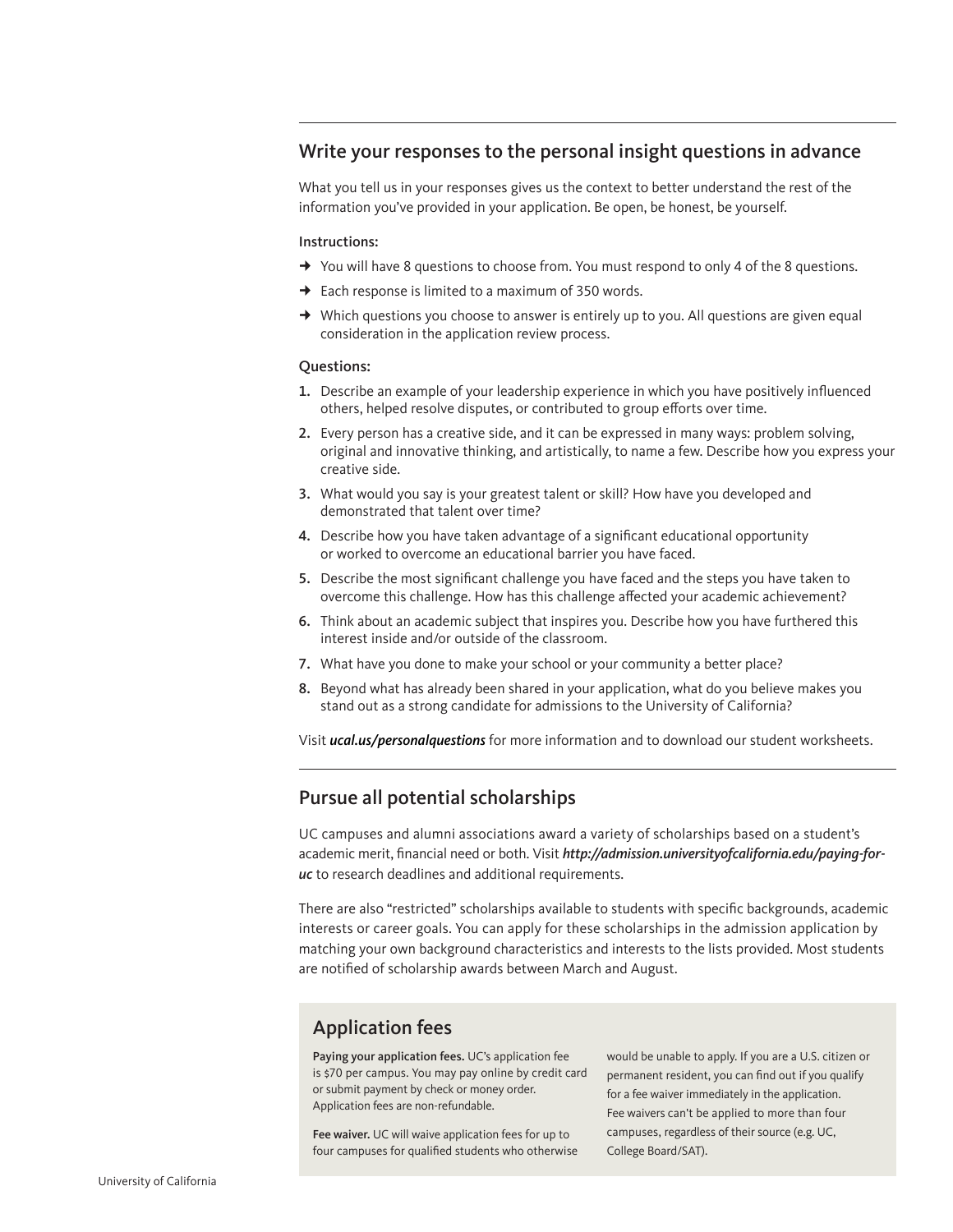# Checklist

# Gather your information

Having everything you'll need in hand before you start your application means you won't be searching for important information at the last minute. Make sure the information you provide is accurate because you may be asked to verify it at a later time.

# **Transcripts**

You'll need to enter courses and grades from all schools you have attended, including any colleges where you have taken courses while enrolled in high school. Make sure you refer to your transcripts (don't enter information from your memory). Misreporting your academic record can jeopardize your admission. If you took advanced math and/or a language other than English in middle school, you must report how many semesters you completed.

# Test scores

These include your ACT with Writing and/or SAT (with Writing or with Essay) scores, and any Advanced Placement, International Baccalaureate and/or A-Level exam scores. Know the test dates for upcoming exams you plan to take.

### Annual income (optional)

If your parents claim you as a dependent on their tax return, ask them for their annual pre-tax income for 2017. Refer to tax records or pay stubs.

# Social Security number or Individual Taxpayer Identification Number

(if you have one)

We use your Social Security number or ITIN to verify your identity and match your application to your transcripts, and, if you apply for financial aid, your Free Application for Federal Student Aid (FAFSA). It will be kept confidential.

# Citizenship status

You must provide your country of citizenship (or "No Selection" — this is recommended for undocumented applicants). If you select a country other than the United States, you'll need to provide your legal immigration status and the type of visa (e.g., F-1, H4, etc.) you hold or plan to hold.

# Credit card

You'll need the account number, expiration date, cardholder's name and billing address. (If you'd prefer to pay by check or money order, you can send your payment by mail. Do not send cash.)

2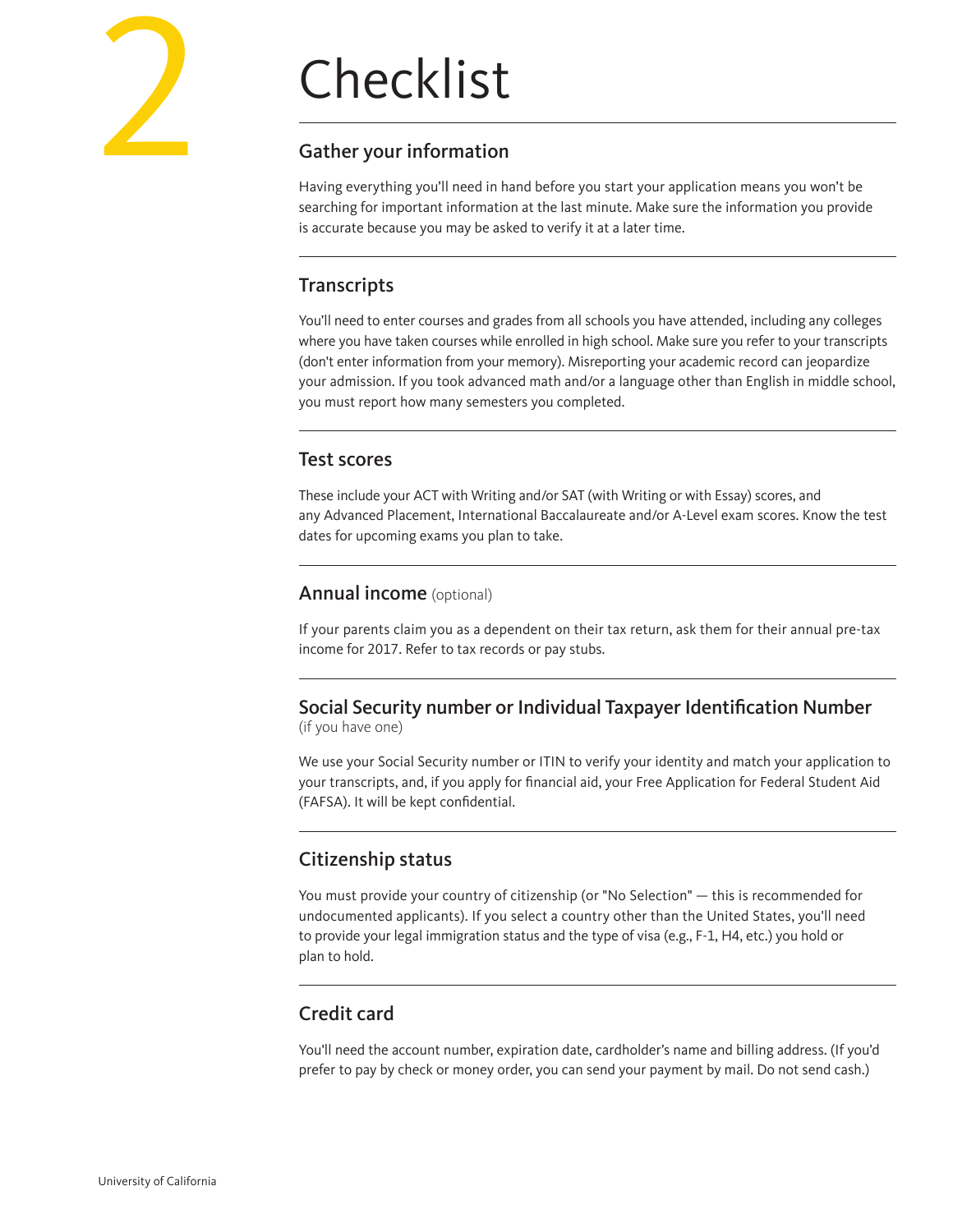# Activities and Awards Worksheet

In addition to your courses and grades, we want to know about any honors you've received and how you spend your time outside of school. Use this worksheet to prepare concise descriptions of your most significant awards and activities. You may list up to five entries in each category, so think carefully about what you want to highlight. Also make sure to fully describe each item (up to 160 characters) for admissions offices to best understand your involvement.

| Extra coursework List additional courses or training taken during high school high school that do not fit into the academic subject catego-<br>ries but demonstrate a particular focus or interest (e.g., language immersion courses or nontransferable college courses).                                                |                                                        |                                                                                                                                 |        |  | 9th    |                        | Year(s) of involvement<br>10th 11th 12th 12th |        | After                                    | Hours<br>per week | Weeks<br>per             |                   |                      |
|--------------------------------------------------------------------------------------------------------------------------------------------------------------------------------------------------------------------------------------------------------------------------------------------------------------------------|--------------------------------------------------------|---------------------------------------------------------------------------------------------------------------------------------|--------|--|--------|------------------------|-----------------------------------------------|--------|------------------------------------------|-------------------|--------------------------|-------------------|----------------------|
| Description of course<br>Course name                                                                                                                                                                                                                                                                                     |                                                        |                                                                                                                                 |        |  |        |                        |                                               |        |                                          |                   |                          | year              |                      |
|                                                                                                                                                                                                                                                                                                                          |                                                        |                                                                                                                                 |        |  |        |                        | $\Box$                                        | ⊔      | □                                        | $\Box$            | □                        |                   |                      |
|                                                                                                                                                                                                                                                                                                                          |                                                        |                                                                                                                                 |        |  |        |                        |                                               |        | ⊔                                        | $\Box$            | □                        |                   |                      |
|                                                                                                                                                                                                                                                                                                                          |                                                        |                                                                                                                                 |        |  |        |                        | П                                             | Ш      | $\Box$                                   | $\Box$            | $\Box$                   |                   |                      |
|                                                                                                                                                                                                                                                                                                                          |                                                        |                                                                                                                                 |        |  |        |                        |                                               | Ш      | □                                        | $\Box$            | □                        |                   |                      |
|                                                                                                                                                                                                                                                                                                                          |                                                        |                                                                                                                                 |        |  |        |                        | $\Box$                                        | H      | $\Box$                                   | $\Box$            | $\Box$                   |                   |                      |
| Educational Preparation Programs List your participation in educational or academic preparation programs that are designed<br>to help students prepare for university study. These programs may include academic enrichment programs sponsored by<br>colleges/universities, research programs and study-abroad programs. |                                                        |                                                                                                                                 |        |  |        |                        | 9th                                           |        | Year(s) of involvement<br>10th 11th 12th |                   | After<br>12th            | Hours<br>per week | Weeks<br>per<br>year |
| Program name                                                                                                                                                                                                                                                                                                             |                                                        | Description of program                                                                                                          |        |  |        |                        | П                                             | П      | □                                        | □                 | $\Box$                   |                   |                      |
|                                                                                                                                                                                                                                                                                                                          |                                                        |                                                                                                                                 |        |  |        |                        |                                               |        |                                          | $\Box$            | $\Box$                   |                   |                      |
|                                                                                                                                                                                                                                                                                                                          |                                                        |                                                                                                                                 |        |  |        |                        |                                               | L      | □                                        |                   |                          |                   |                      |
|                                                                                                                                                                                                                                                                                                                          |                                                        |                                                                                                                                 |        |  |        |                        |                                               | $\Box$ | ⊔                                        | $\Box$            | □                        |                   |                      |
|                                                                                                                                                                                                                                                                                                                          |                                                        |                                                                                                                                 |        |  |        |                        |                                               |        |                                          | $\Box$            | □                        |                   |                      |
|                                                                                                                                                                                                                                                                                                                          |                                                        |                                                                                                                                 |        |  |        |                        |                                               |        |                                          | □                 | $\Box$                   |                   |                      |
| Organization                                                                                                                                                                                                                                                                                                             | Volunteer and Community Service List unpaid work only. | Description of organization and your responsibilities                                                                           |        |  |        |                        | 9th                                           | 10th   | Year(s) of involvement<br>11th 12th      |                   | After<br>12th            | Hours<br>per week | Weeks<br>per<br>year |
|                                                                                                                                                                                                                                                                                                                          |                                                        |                                                                                                                                 |        |  |        |                        |                                               | ப      | ⊔                                        | ⊔                 | $\Box$                   |                   |                      |
|                                                                                                                                                                                                                                                                                                                          |                                                        |                                                                                                                                 |        |  |        |                        | $\Box$                                        | $\Box$ | □                                        | □                 | $\Box$                   |                   |                      |
|                                                                                                                                                                                                                                                                                                                          |                                                        |                                                                                                                                 |        |  |        |                        |                                               | $\Box$ | □                                        | $\Box$            | $\Box$                   |                   |                      |
|                                                                                                                                                                                                                                                                                                                          |                                                        |                                                                                                                                 |        |  |        |                        | $\Box$                                        | L      | □                                        | $\Box$            | $\Box$                   |                   |                      |
|                                                                                                                                                                                                                                                                                                                          |                                                        |                                                                                                                                 |        |  |        |                        |                                               |        |                                          |                   |                          |                   |                      |
|                                                                                                                                                                                                                                                                                                                          |                                                        |                                                                                                                                 |        |  |        | Year(s) of involvement |                                               |        | Begin                                    | End               |                          | Hours per         | Hours per            |
|                                                                                                                                                                                                                                                                                                                          |                                                        |                                                                                                                                 |        |  |        |                        |                                               |        |                                          |                   |                          |                   |                      |
|                                                                                                                                                                                                                                                                                                                          |                                                        | Work Experience List paid work only, including paid internships and entrepreneurial experience.                                 | 9th    |  | 10th   |                        | 11th 12th 12th                                | After  | mo/yr                                    | mo/yr             |                          | week<br>(summer)  | week<br>(school yr)  |
| Job title                                                                                                                                                                                                                                                                                                                | Responsibilities                                       |                                                                                                                                 |        |  |        |                        |                                               |        |                                          |                   |                          |                   |                      |
|                                                                                                                                                                                                                                                                                                                          |                                                        |                                                                                                                                 |        |  |        |                        |                                               |        |                                          |                   |                          |                   |                      |
|                                                                                                                                                                                                                                                                                                                          |                                                        |                                                                                                                                 |        |  |        |                        |                                               |        |                                          |                   |                          |                   |                      |
|                                                                                                                                                                                                                                                                                                                          |                                                        |                                                                                                                                 |        |  |        |                        |                                               |        |                                          |                   |                          |                   |                      |
|                                                                                                                                                                                                                                                                                                                          |                                                        |                                                                                                                                 | $\Box$ |  | $\Box$ | ⊔                      | ⊔                                             |        |                                          |                   |                          |                   |                      |
| To what use have you or will you put your earnings?                                                                                                                                                                                                                                                                      |                                                        |                                                                                                                                 |        |  |        |                        |                                               |        |                                          |                   |                          |                   |                      |
|                                                                                                                                                                                                                                                                                                                          |                                                        | Awards and Honors List and briefly describe the most significant awards you have received since the beginning of 9th grade.     |        |  |        |                        |                                               |        |                                          |                   | Award or                 |                   | Date                 |
| Award or honor                                                                                                                                                                                                                                                                                                           |                                                        | Description of award or honor                                                                                                   |        |  |        |                        |                                               |        |                                          |                   | honor type               | Academic Other    | received             |
|                                                                                                                                                                                                                                                                                                                          |                                                        |                                                                                                                                 |        |  |        |                        |                                               |        |                                          |                   | $\overline{\phantom{a}}$ | ப                 |                      |
|                                                                                                                                                                                                                                                                                                                          |                                                        |                                                                                                                                 |        |  |        |                        |                                               |        |                                          |                   | □                        |                   |                      |
|                                                                                                                                                                                                                                                                                                                          |                                                        |                                                                                                                                 |        |  |        |                        |                                               |        |                                          |                   |                          | $\Box$            |                      |
|                                                                                                                                                                                                                                                                                                                          |                                                        |                                                                                                                                 |        |  |        |                        |                                               |        |                                          |                   | $\Box$                   | $\Box$            |                      |
|                                                                                                                                                                                                                                                                                                                          |                                                        |                                                                                                                                 |        |  |        |                        |                                               |        |                                          |                   | □                        | $\Box$            |                      |
|                                                                                                                                                                                                                                                                                                                          |                                                        | Extracurricular Activities List and briefly describe the activities you have been involved in since the beginning of 9th grade. |        |  |        |                        |                                               |        | Year(s) of involvement                   |                   | $\Box$                   | $\Box$<br>Hours   | Weeks                |
| Activity                                                                                                                                                                                                                                                                                                                 |                                                        | Description of activity Note any leadership positions.                                                                          |        |  |        |                        |                                               |        | 9th 10th 11th 12th 12th                  |                   | After                    | per week          | per<br>year          |
|                                                                                                                                                                                                                                                                                                                          |                                                        |                                                                                                                                 |        |  |        |                        | $\Box$                                        | □      | □                                        | $\Box$            | $\Box$                   |                   |                      |
|                                                                                                                                                                                                                                                                                                                          |                                                        |                                                                                                                                 |        |  |        |                        | $\Box$                                        | $\Box$ | $\Box$                                   | $\Box$            | $\Box$                   |                   |                      |
|                                                                                                                                                                                                                                                                                                                          |                                                        |                                                                                                                                 |        |  |        |                        | $\Box$                                        | $\Box$ | $\Box$                                   | $\Box$            | $\Box$                   |                   |                      |
|                                                                                                                                                                                                                                                                                                                          |                                                        |                                                                                                                                 |        |  |        |                        | $\Box$                                        | $\Box$ | $\Box$                                   | $\Box$            | $\Box$                   |                   |                      |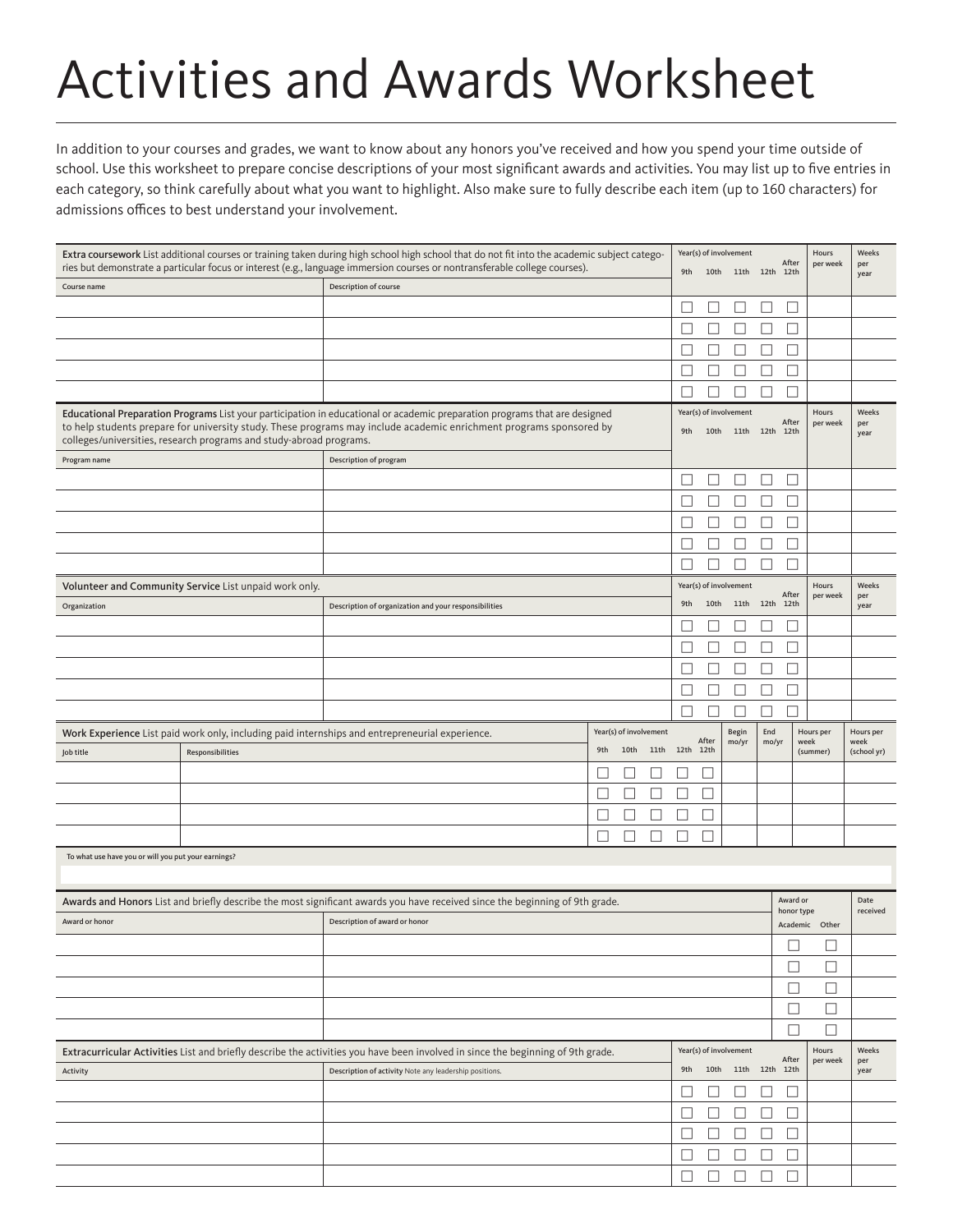# After You Submit

# Print your receipt

You'll want to keep a record of your application ID number and a summary of your application for reference.

# Watch for your application submission confirmation

As soon as you submit your application, you'll receive an email confirming it has been successfully filed. If you do not receive this email, check your spam filter or contact the UC Application Center at ucinfo@applyUCsupport.net, (800) 207-1710 (toll free in the U.S.).

## Order test score reports

Be sure to have the appropriate testing agency send your official results from the ACT, SAT or SAT Subject tests (optional) to UC. If you have a report sent to one UC campus, it will be shared with all the campuses to which you apply. You can confirm receipt of your test scores by logging back in to your application.

If you are admitted for the fall term, you must arrange to have official AP and IB exam scores sent to the campus admissions office no later than July 15.

# Order final transcripts

If you are admitted for the fall term, you must arrange to have final, official transcripts sent to the campus admissions office no later than July 1.

Note: Before admittance, you do not need to send preliminary transcripts unless requested by a campus.

# Financial assistance

Financial aid is extremely limited for out-of-state students. However, students are encouraged to file a Free Application for Federal Student Aid (FAFSA) to be considered for federal financial aid and/or pursue private scholarships to assist with educational expenses, including nonresident supplemental tuition (\$28,992 for the 2018-19 year), which is in addition to the tuition and fees paid by all students. For more information, visit [ucal.us/payingforuc.](http://ucal.us/payingforuc)